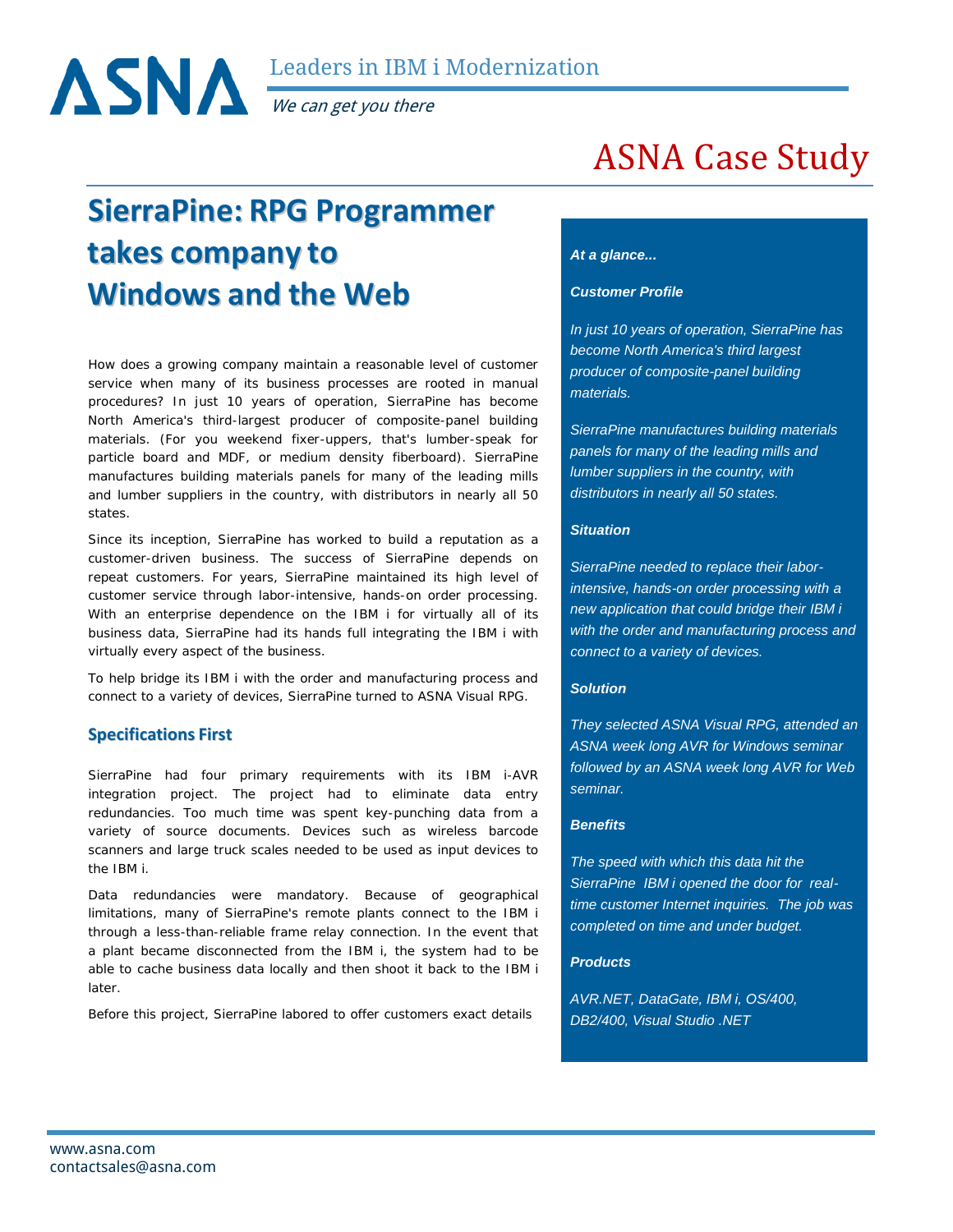

on the status of rail car shipments. A requirement of the new system was to integrate directly with railroad order status information. SierraPine's customers also work on low margins and high turnovers, and the most up-to-date shipping information is critical to these businesses.

The project was to be accomplished with inhouse talent and on a deadline described as "ASAP." A consult-dependent system that its own programming team couldn't maintain and enhance was to be avoided. Tony Leach, SierraPine's senior programmer/analyst, was assigned the challenge of solving these problems. At the time, Tony was a long-time greenscreen RPG programmer with virtually no experience with Windows or Web programming. Initially, Leach took a cursory look at Visual Basic, but quickly dispensed with the idea of using VB because he wasn't familiar with its language syntax and it's challenging to reliably connect it to the IBM i database.

"Coding outside my safe green screen was a huge challenge to me," Leach said. But his willingness to try something new paid off as he determined that AVR could help him solve problems without making the task too difficult. "I adapted quickly to AVR's Caviar/RPG syntax and was very productive, very quickly," he said.

To bootstrap himself, Leach took ASNA's five-day Windows development class, which taught him the basics of developing a project with AVR. Proving that a good student gains a big advantage, Leach admits he did his homework before attending the class. He also sat in the front row and asked *"I adapted quickly to AVR's*  a ton of questions. "I came back with the answers I needed," he said.

#### **Platform-Transparent Database Access**

The first part of the application that Leach tackled was the capability to cache data locally. AVR uses ASNA's DataGate database technology to connect the same application, with no changes, to the IBM i, Microsoft's SQL Server, and ASNA's DataGate databases running on Windows servers and Tony Leach, senior programmer/analyst

desktops. These "local" databases are DB2/400 "work alike" databases (supporting such IBM i database features as Open Query File, packed data types, and logical files and members).

Leach used AVR's local database support to build database failover in his applications. When the remote plants were connected to the IBM i, DB2/400 data was read and written to in real time. However, his application was smart enough to

interrogate the status of the connection, and if it's down the application, transparent to the user, immediately switches over

## **Alternative Inputs**

to the local database.

With the failover portion of his application in place, Leach moved on to integrating a variety of alternative input devices with his application. The remote plants already had some Windows PCs in place, so it was simple for Leach to integrate these PCs, using AVR, with a barcode system that SierraPine was using. "This stand-alone barcoding solution I developed runs on a local server. It collects data from the barcode scanners through AVR (and a readily available, third-party, ActiveX serial port control). Once collected, AVR is also responsible for getting this information to our IBM i," Leach said.

With the barcoding project under his belt, Leach had the confidence to integrate other devices throughout SierraPine's plants. With the serial port as the collection pipeline, he used AVR to integrate large truck scales and other hand-held barcode scanners.

"Our shop-floor guys aren't data entry experts," Leach said. So, by adding touch screens, "data entry errors are eliminated and I moved us one step closer to having true real-time data collection."

Leach's work started to pay huge dividends back at the home office by piping information back to the IBM i quickly, reliably, and without redundancy. "With our automated inputs," Leach said, "I was able to put timely information into the hands of our sales force." Previously, the sales force was hampered by slow, manual processes when determining order status and

*Caviar/RPG syntax and was very productive, very quickl."*